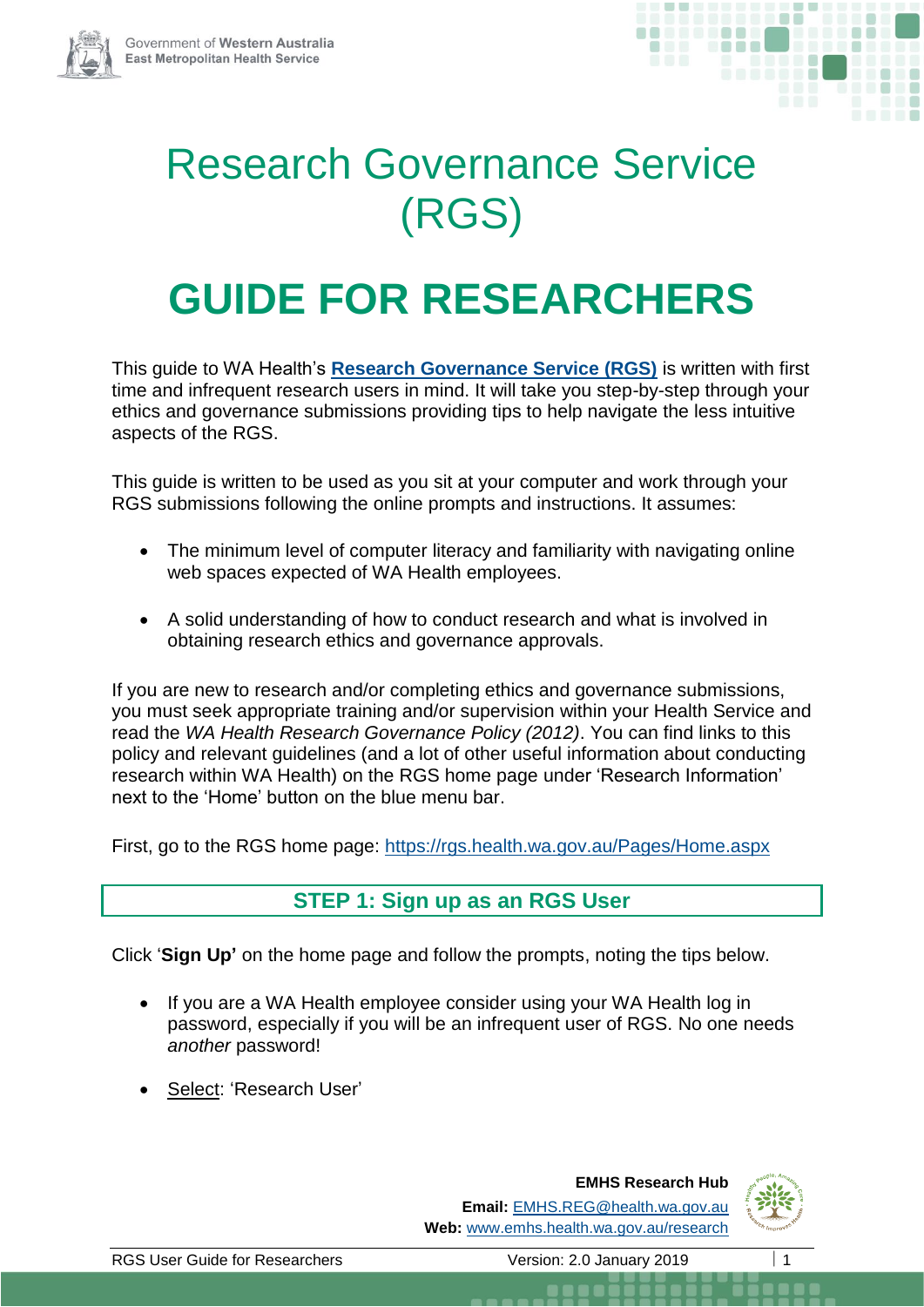- If you do not know what being *'Good Clinical Practice (GCP) certified'* means, then you aren't and should tick 'no'. Answering 'no' will not restrict your access to RGS.
- If you work for WA Health tick 'yes' to *'Are you a Public Health employee?'*. Otherwise, tick 'no'.
- You will be asked to provide a *primary* email (typically your main work email) and a second *alternate* email (such as a Hotmail or Gmail account).
	- o Your primary email will be your RGS User Name.
	- o The alternate email allows you to access the system when you cannot access your primary email (e.g. at home or travelling) (See Step 2: Sign In).
- If you are a **WA Health employee** you must know where you sit in the organisational structure to find your department.
	- o If you do not know this, ask your Head of Department or Business Manager.
	- o If your department does not appear to exist please call your Research Governance Office [https://rgs.health.wa.gov.au/Pages/Contacts.aspx#WA-Health-RGOs\)](https://rgs.health.wa.gov.au/Pages/Contacts.aspx#WA-Health-RGOs) and ask them to investigate and, if necessary, create the department. *This is important because a correctly situated department is needed when you complete the site authorisation and create the project budget.*
- If you are **not a WA Health employee** you will have to provide a WA Health Employee as a referee. This person must be able to confirm you have a bone fide reason for using RGS. The referee should provide you with the information necessary for you to complete this section, including their full organisation details – region, organisation, division and department.
- Your request will be reviewed by an RGS administrator. They check for errors (e.g. in email addresses) and confirm you are legit. This should take no more than 1 hour (often a matter of minutes) and you will receive an email when this is done.
- You are now searchable in RGS as a 'research user'. This means colleagues with whom you are collaborating on projects can invite you into specific projects.
- You can also now sign in and create your own project space (See Step 4: Create a Project Workspace) to get started on an application.

## **STEP 2: Sign In**

Click **'Sign In'** to log into RGS.

Within a few seconds a numeric code will be sent to your primary email or via SMS.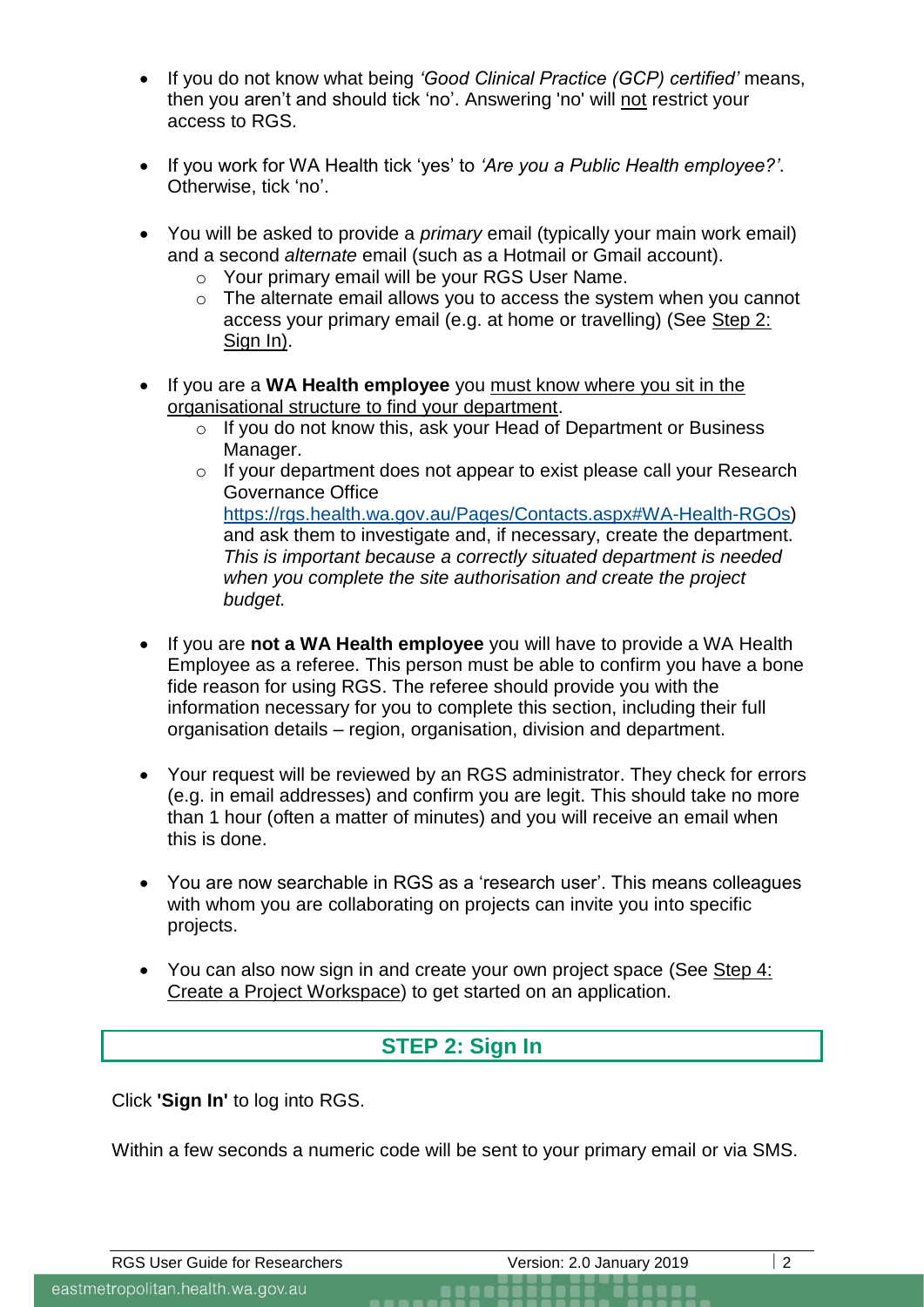Type in the code (or copy/paste from the email) and click **'Verify'**.

- If you don't receive an email/SMS with your code, click 'Send/Receive All Folders' in Outlook and check your 'junk' or 'spam' folder.
- If you still do not have an email, you can click **'Resend'**. You can also have the new code sent to either your primary *or* alternate email address.

## **STEP 3: Complete your RGS Profile**

As a new RGS user, it's a good idea to go to your profile (**'Profile Management'** on the left hand menu) and complete the information, following the tips below. The information in your profile will be automatically migrated into the forms for all future projects so this will save time in the long run. Otherwise go to Step 4: Create a Project Workspace.

- Select your **area/s of research speciality.**
- Enter your **qualifications and expertise**.
- Consider uploading a **photo**.
- Consider publishing your information on the **Investigator Speciality List.** If you agree to this, your Title, First Name, Surname, Organisation, Phone (Business), Photo and Area of Research Speciality will be displayed on the public RGS webpage. This list will allow external stakeholders to contact you to collaborate in future research projects.

You can also **update** your details at any time. For example, you can:

- Update your contact details, including your primary and alternative email addresses.
- Update your qualifications or employee, such as when you change position.
- Switch to being a "public health employee" if you take on a position within WA Health.
- If you are a student, enter your institution and course.
- Keep a record of research-related training you have attended.
- Upload a copy of your CV, which is then viewable by the HREC reviewing your research project/s.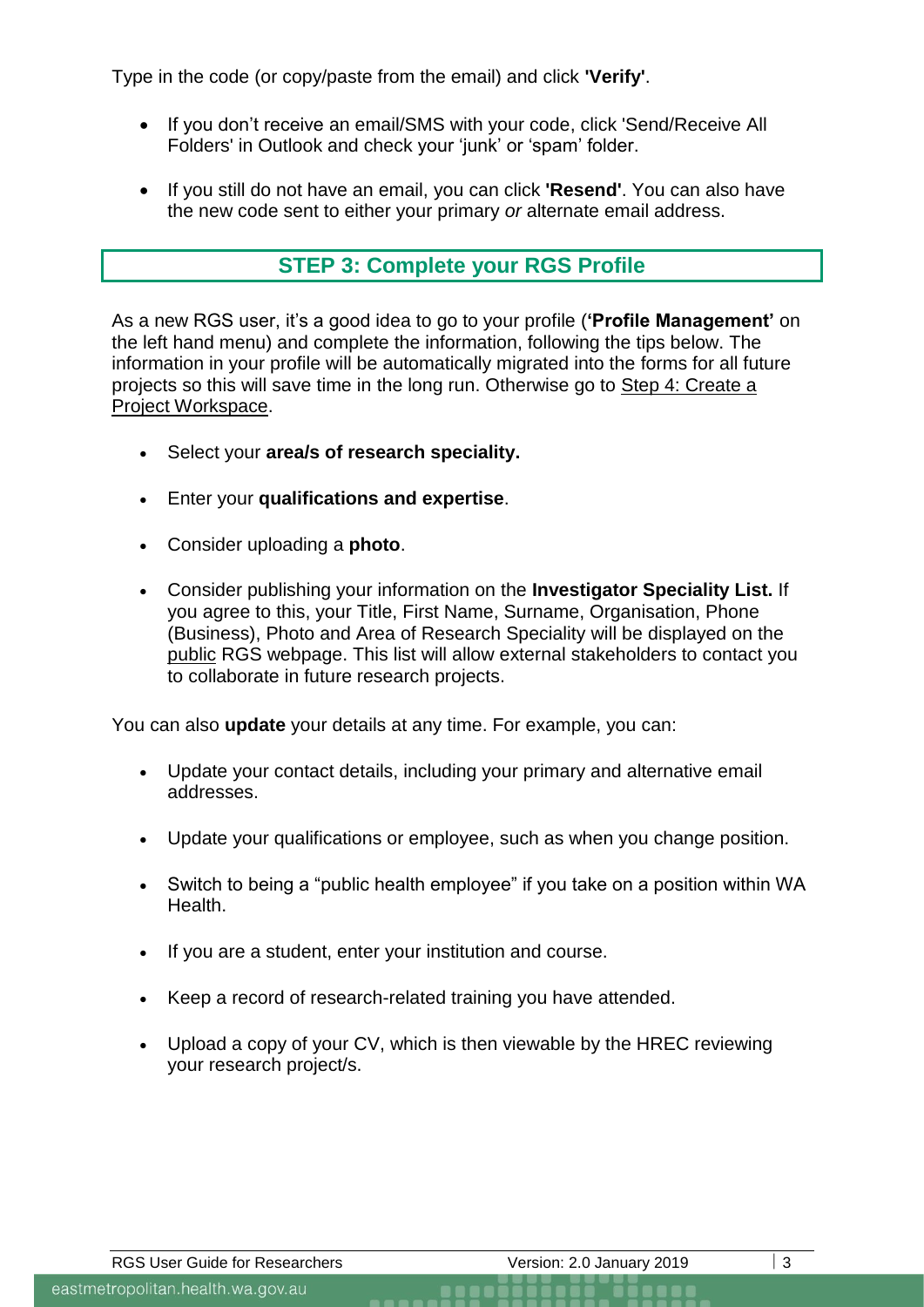## **STEP 4: Create a Project Workspace**

Now, you're ready to create a workspace for your project.

New workspaces must be created by the project's *Coordinating Principle Investigator (CPI).* This is the "Chief" or "Lead" researcher on the project and the person responsible for submitting the ethics application. The CPI cannot delegate this task.

If you are the CPI, click **'Create Project'** and enter the required information, noting the mandatory fields (**\***) and *hovering your mouse over the icon if the question/required information is unclear* (Note: mandatory fields (**\***) and information **O** icons are present in all RGS sections and forms).

- First select if your project will be conducted:
	- o Within WA Health only
	- o Within WA only (including non-WA Health sites) or
	- o Across Australia
- Next **Add Project Site(s)** following the prompts to add the sites. You can add all the sites at this stage or just the 'lead' site (the CPI's site), adding the other sites later.
- Enter the **title**, exactly as per the protocol. *Use plain text – do not bold or fully capitalise as this will be migrated through all subsequent forms and letters.*
- Only add a **short title** if one is really necessary (i.e. if the title is very long). Otherwise leave blank. Similarly, only add an **acronym** if there really is one.
- Add 3 **keywords** for use when people search for projects.
- **Type of ethical review:** Select either:
	- o **WA Health single ethical review** The project will be conducted at one or more WA Health sites under the authority of a WA Health HREC.
	- o **National Mutual Acceptance (NMA) single ethical review** The project will be conducted at one or more Australian sites under the approval of an NMA-certified HREC (i.e. in most cases an interstate certified HREC). *See below for more information about these projects.*
- Select the **administering Research Governance Office**. This is the office that will review the governance application for the single or lead site (e.g. if the single/lead site is RPH, the administering office is the EMHS RG Office). *A list of WA Health Research Governance Officers (RGOs) and the sites they cover is under 'Contacts' in the main blue menu bar on the RGS page.*
- If you are not a WA Health employee, or not acting as one for this particular project, you will be asked to sign a **Declaration of Confidentiality** before pressing **submit.**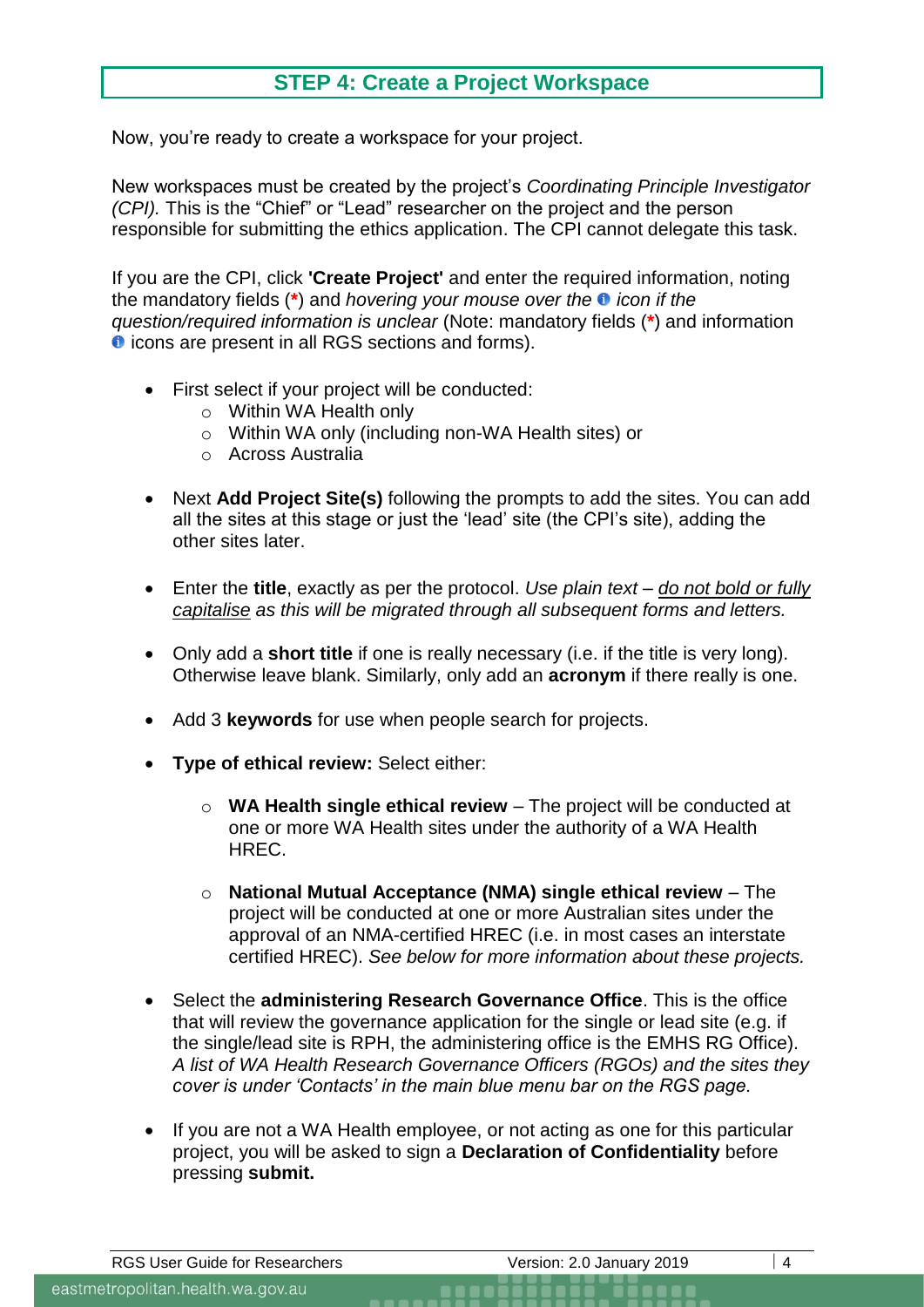The request **will** be reviewed by the nominated RGO as soon as possible.

- The RGO might contact you if they have any questions about the project. You will receive an email when the project space has been created.
- You can also contact the RGO by going to **'Contacts'** in the main blue menu bar on the RGS homepage. *Don't be shy about calling the RGO and asking for the space to be created if you need to get going on your application.*

### **National Mutual Acceptance (NMA) projects** *(N/A if your project is WA only – Go to Step 5)*

If you are using the NMA scheme for your project (i.e. a national lead NMA-certified HREC will provide ethical approval for WA Health site/s) there are a couple of things you need to know when creating the project workspace:

- The workspace must be created by the national CPI. In most cases this person will be outside of WA and may need to sign up as an RGS User (Step 1). The CPI Delegate may also be the national or lead site coordinator and will likely also have to sign up as an RGS user. *It is essential that the local WA Health team takes responsibility for assisting the national team to create the workspace and prompt them to take the necessary steps efficiently.*
- You can add all public organisation sites from across Australia. If you cannot find a site, click **'Request for a new site'** located on the left-hand side of the Create Project screen. You can continue with the form as long as you have nominated at least one site. Additional sites can be added later in the project's Sites tab. So, it is most efficient to add the WA Health site/s at this stage and add the remaining sites later (Step 6: Add and Manage Sites).
- The **type of ethical review** is 'National Mutual Acceptance single ethical review'.
- The **administering Research Governance Office** is the office that will review the governance application for the WA site. *A list of WA Health Research Governance Officers (RGOs) and the sites they cover is under 'Contacts' in the main blue menu bar on the RGS page.*

# **STEP 5: Orient to the Project Workspace**

Click **'My Projects'** on menu on the left-hand side of the RGS home page. This menu lists Active, Closed and Archived projects and your role in them.

Click on the *Project Reference Number (PRN)* to access the project workspace.

The **project header** is always visible, displaying the project's key information and a visual representation of the **project lifecycle** with each milestone step changing from **grey** to **green** as the project progresses.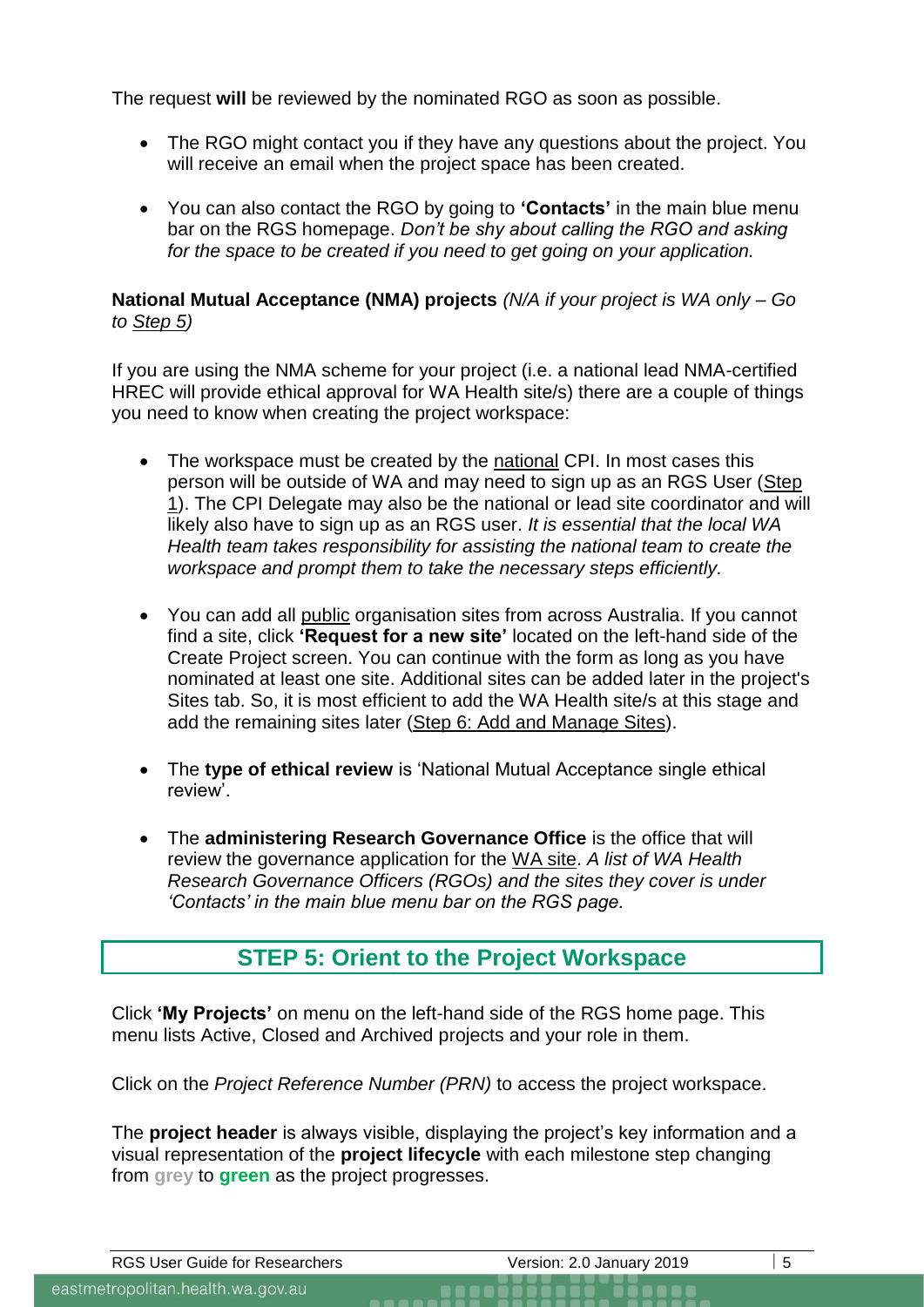| PROJECT   Aneurysm treatment using the Aptus Heli-FX endoanchor system global registry (ANCHOR) |                                                                                                                                                                 |  |  |
|-------------------------------------------------------------------------------------------------|-----------------------------------------------------------------------------------------------------------------------------------------------------------------|--|--|
| Click on the arrows below to get step by step quidance.                                         |                                                                                                                                                                 |  |  |
| <b>Document Preparation</b><br><b>Feasibility Assessment</b>                                    | <b>Submission and Review</b><br>Approval and Authorisation<br>Monitoring<br><b>Archived</b>                                                                     |  |  |
| PRN: RGS0000001231                                                                              | Project ethics approval status: Pending<br>Project status: Active                                                                                               |  |  |
| Project type: Research                                                                          | Short title: Anchor Registry                                                                                                                                    |  |  |
| Protocol number: CD03469                                                                        | CPI: Anthony Freeman<br>Acronym:                                                                                                                                |  |  |
|                                                                                                 | External HREC ref: HREC/18/CRGH/65 Lead HREC: Sydney Local Health District Human Research Ethics Committee - Concord<br>Repatriation General Hospital (EC00118) |  |  |
| My Role(s): RGS Admin, RGO                                                                      |                                                                                                                                                                 |  |  |

Below the header are the **project tabs** that include adding or removing sites, inviting and allocating roles to project members and preparing and submitting your applications.

| PROJECT   Aneurysm treatment using the Aptus Heli-FX endoanchor system global registry (ANCHOR)                                                                 |                             |                              |                                         |                               |
|-----------------------------------------------------------------------------------------------------------------------------------------------------------------|-----------------------------|------------------------------|-----------------------------------------|-------------------------------|
| Click on the arrows below to get step by step quidance.                                                                                                         |                             |                              |                                         |                               |
| <b>Feasibility Assessment</b>                                                                                                                                   | <b>Document Preparation</b> | <b>Submission and Review</b> | Approval and Authorisation              | Monitoring<br><b>Archived</b> |
| PRN: RGS0000001231                                                                                                                                              | Project status: Active      |                              | Project ethics approval status: Pending |                               |
| Project type: Research<br>Short title: Anchor Registry<br>Protocol number: CD03469<br>CPI: Anthony Freeman<br>Acronym:                                          |                             |                              |                                         |                               |
| External HREC ref: HREC/18/CRGH/65 Lead HREC: Sydney Local Health District Human Research Ethics Committee - Concord<br>Repatriation General Hospital (EC00118) |                             |                              |                                         |                               |
| My Role(s): RGS Admin, RGO                                                                                                                                      |                             |                              |                                         |                               |
| <b>Sites</b>                                                                                                                                                    | <b>Members</b>              | <b>Project Details</b>       | <b>Applications</b>                     | Monitoring                    |
| <b>Declarations</b>                                                                                                                                             | <b>Comments</b>             | <b>Letters</b>               | <b>Publications</b>                     | Summary                       |
| <b>Timeline</b>                                                                                                                                                 | Administration              |                              |                                         |                               |

To submit your ethics and governance submissions, you'll be working across the first four tabs:

- Sites
- Members
- Project Details
- Applications

# **STEP 6: Add and Manage** *Sites*

| Sites               | <b>Members</b>  | <b>Project Details</b> | <b>Applications</b> | Monitorina     |
|---------------------|-----------------|------------------------|---------------------|----------------|
| <b>Declarations</b> | <b>Comments</b> | <b>Letters</b>         | <b>Publications</b> | <b>Summary</b> |
| <b>Timeline</b>     | Administration  |                        |                     |                |

The first thing to do is go to the **'Sites'** tab and (if necessary) add any additional sites (if you only nominated a single site when creating the workspace.

Click **'Add Project Site(s)'** and follow the prompts.

• You can add multiple additional sites in one go.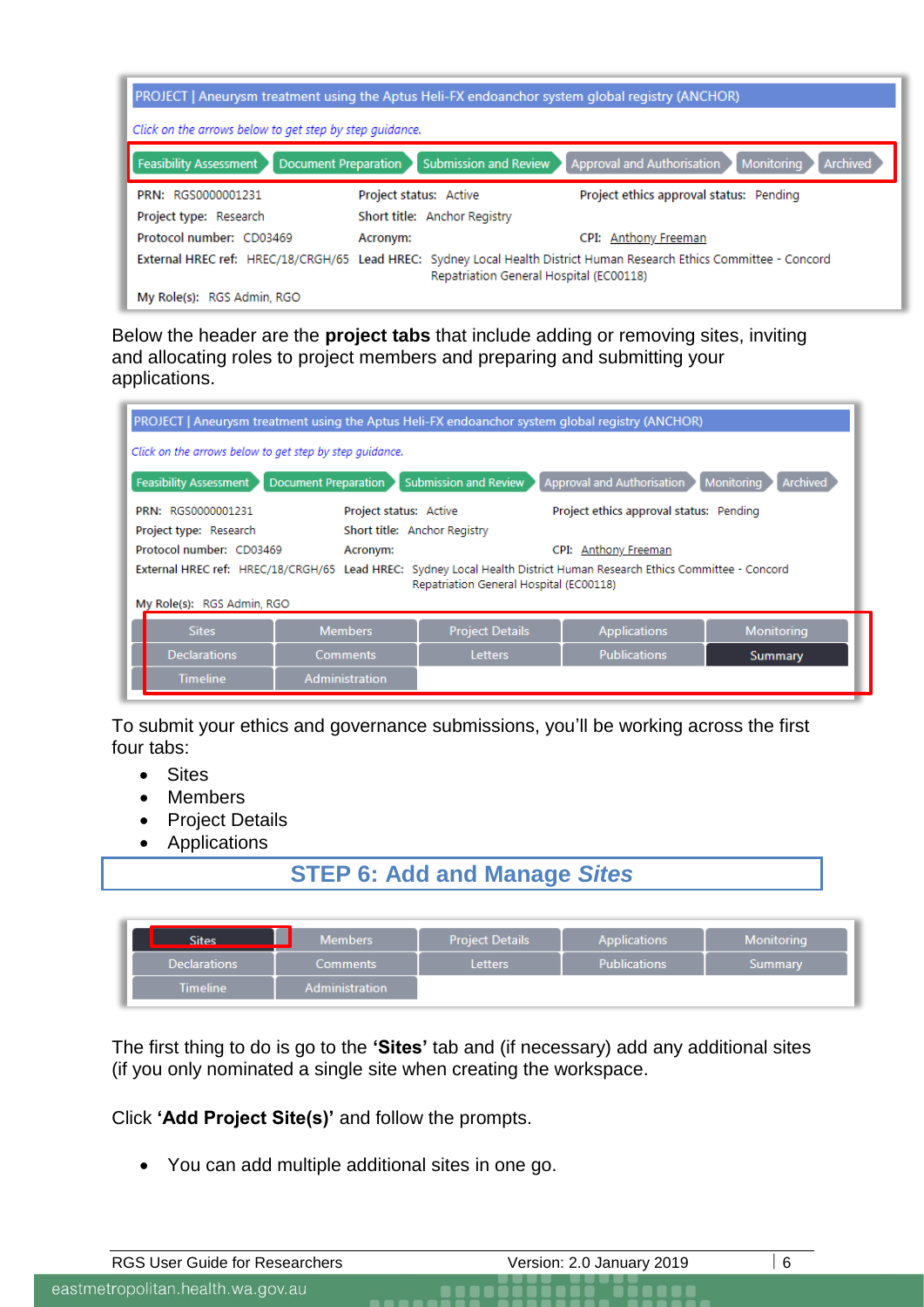- Once back on the main 'Site' page be sure to click 'Save' before moving on.
- The CPI, CPI Delegate, PI, PI Delegate can all deactivate/reactivate a project site throughout the project's life.
- If you cannot find a site in the drop-down menu, click the **'RGS Support'** link and email the site's *official name* in full, the address and phone number. RGS Support will create the site.

# **STEP 7: Add and Manage** *Project Members*

| <b>Sites</b>        | <b>Members</b>        | <b>Project Details</b> | <b>Applications</b> | <b>Monitoring</b> |
|---------------------|-----------------------|------------------------|---------------------|-------------------|
| <b>Declarations</b> | <b>Comments</b>       | <b>Letters</b>         | <b>Publications</b> | Summary           |
| <b>Timeline</b>     | <b>Administration</b> |                        |                     |                   |

Access to the workspace is by invitation, initially from the CPI who has overall responsibility for the conduct of the project.

It is important to first **understand the specific project roles**, their function in RGS and how they relate to the responsibilities over the life of a research project.

- The key roles are *Coordinating Principal Investigator (CPI)* & *CPI Delegate* for completing and submitting the ethics application and site *Principal Investigator (PI)* & *PI Delegate* for completing and submitting their respective site governance submission.
- There can only be one CPI for the project and one PI for each site.
- The CPI can appoint one CPI Delegate. This position can be changed to another person at any time. The CPI Delegate can fulfil most of the CPI responsibilities in the RGS with the exception of 'authorising' the *ethics application* form just prior to submission.
- Similarly, each PI can appoint one PI Delegate who can complete most of the *site governance submission* with the exception of 'authorising' the governance application prior to submission.
- CPI and PI delegates are optional and are most relevant for larger sponsored projects involving paid study coordinators who take on the delegate roles.
- The CPI can also be the PI for their site. If the project is single site, it is likely they *will* be the same person. All sites *must be allocated a PI* who is an employee of the site.
- The CPI Delegate can also be a PI Delegate (for a single or multiple sites).
- An *Associate Investigator (AI)* is any other investigator at a site who is not the PI but is a named investigator on the project.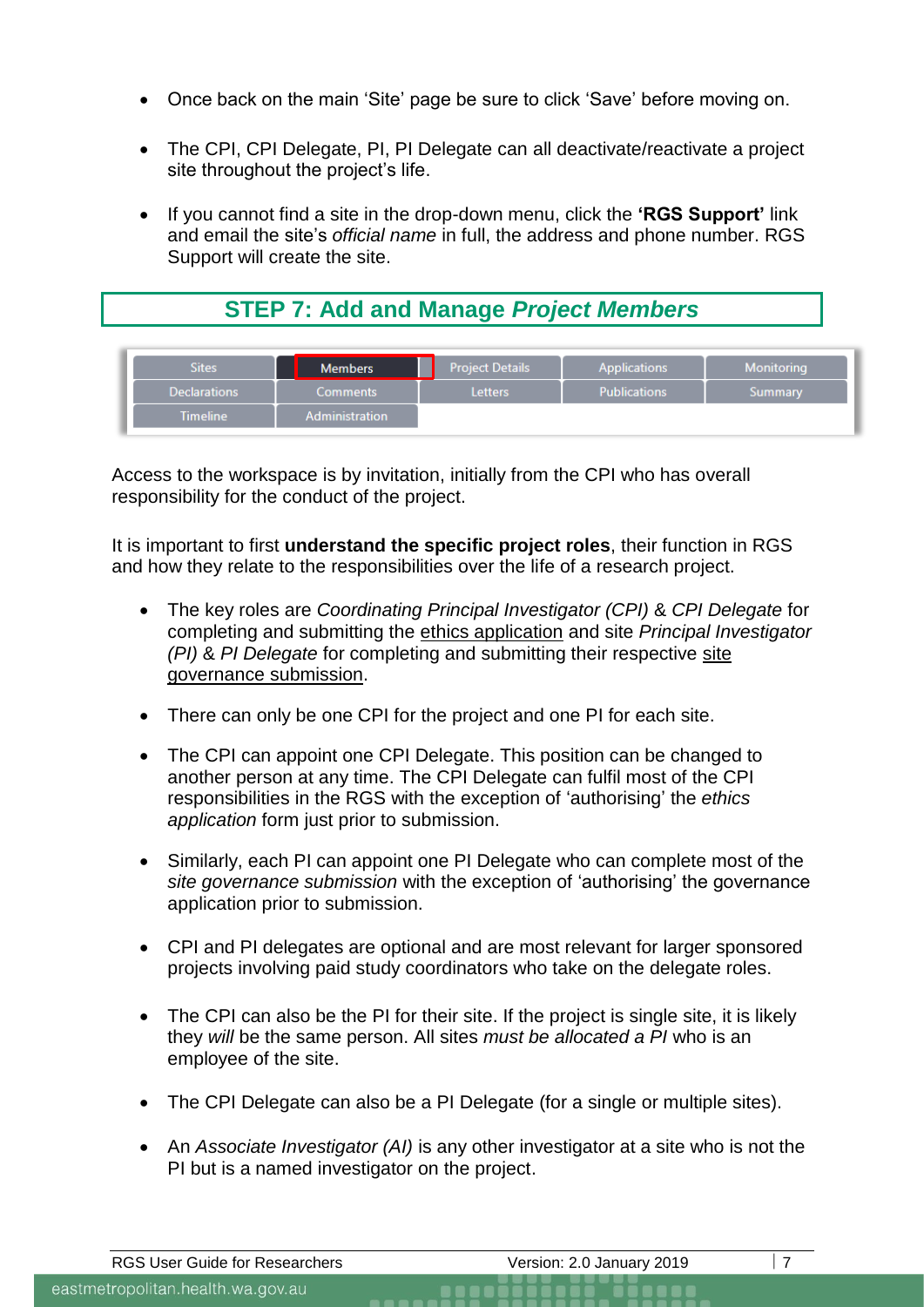- *Research Group Member (RGM)* is the default role given to anyone invited to the project without a specific role. Typically, RGMs will be research assistants or study coordinators who do not have a specific CPI or PI Delegate role at any given time. They can be re-allocated to one of the delegate roles at any time.
- Finally, RGS allows a *Sponsor* representative to be invited into a workspace to assist with the ethics and governance submissions. These are representatives of the sponsoring organisation which may be a pharmaceutical/technology company, a Contract Research Organisation (CRO), collaborative research group, a higher education institution or a research institute. The Sponsor can assist with the completion of the ethics application forms and supporting documents *but is not able to view the site Budget Form.*

## **Adding members**

It is a good idea to get everyone involved in the project added to the workspace early on.

After the creation of a project workspace the CPI can add a CPI Delegate to the project to take on most of the CPI responsibilities, except for authorising the ethics form.

To invite a member to the project, click **'Add Member'** and follow the prompts, searching for the member in the RGS User database.

- If a user's name cannot be found they may *not be a RGS User*. Click **'Invite an Anonymous User'** and follow the prompts. This will send the person an email asking them to sign up to RGS. *Or, you can contact them offline and email them this manual with the sign up instructions in Step 1.*
- Some roles are restricted to one person (e.g. there can only be one PI per site). If you need to invite a new member and then re-assign roles, first invite the new member in one of the 'generic' roles (RGM or AI) and then re-assign the roles once they have accepted their initial invitation.
- Once invited, the user will receive an email invitation to the project. The invited users must accept the invitation by following the link in the email or by going to their **'Tasks'**.

#### **Changing member roles**

Roles can be added or removed by a CPI, CPI Delegate, PI or PI Delegate. Any individual member can remove themselves.

• To edit a member's role in the project, select the member and then click **'Edit Member'** and follow the prompts. This is easy to do and the member will receive an email informing them of the changed role.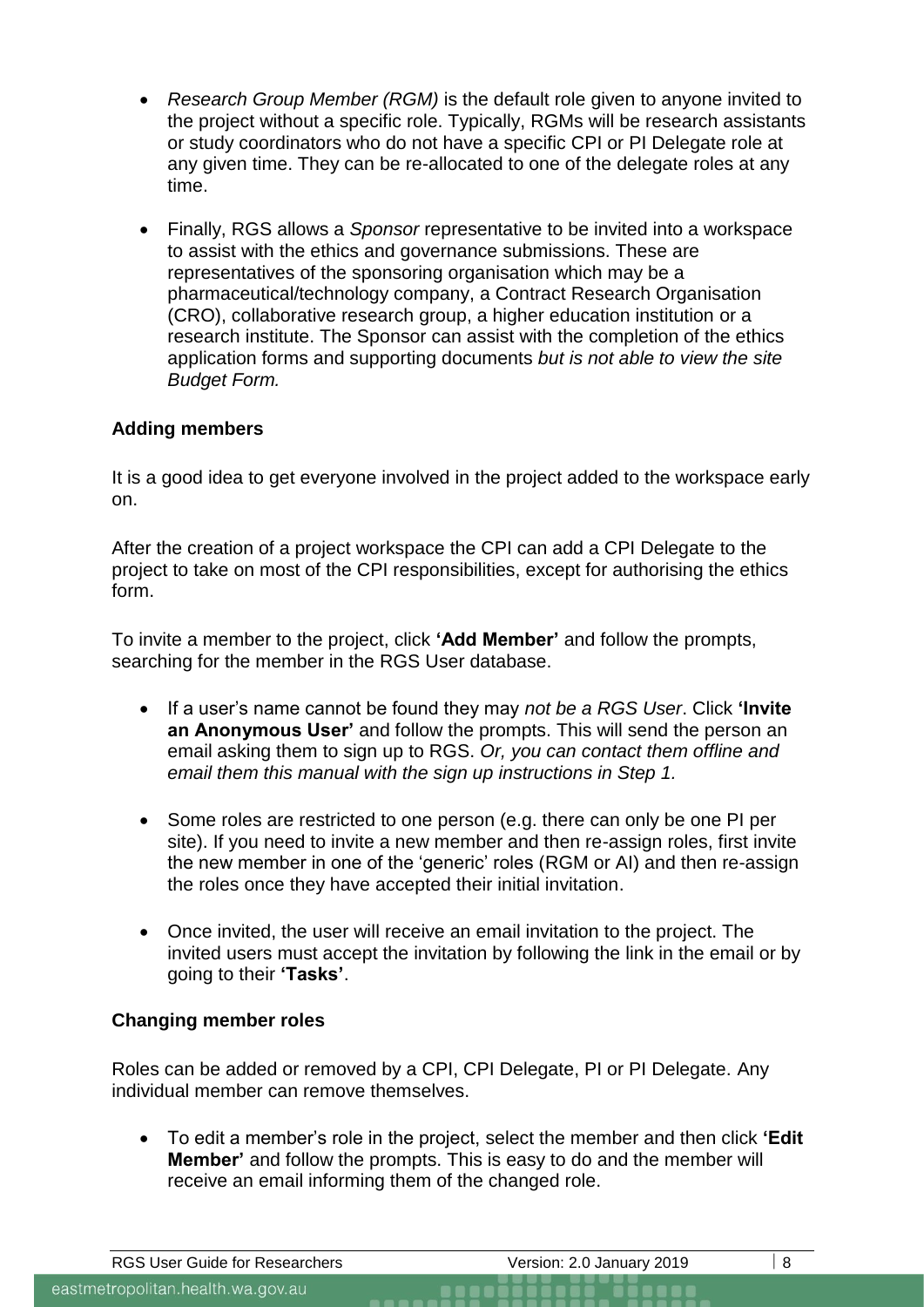- Project Members can only be removed if their role in the project is 'AI', 'RGM' or 'Sponsor'. This means, the CPI Delegate, PI, and PI Delegate roles first need to be changed to the RGM role before being removed.
- If a CPI, PI or AI is removed from the project the reviewing HREC and relevant site/s should be notified using an Amendment Form.

## **Changing the CPI**

Only the current CPI or an RGS Administrator can change the CPI.

- To remove a CPI, a replacement must have been nominated and invited to the project in a generic role (e.g. RGM).
- The current CPI can then select him/her self in the members list, click 'Edit Member', select the CPI role and click 'Remove Role'. Follow the prompts to complete and simultaneously add the new CPI from the project members list. *You will not be able to remove your CPI role without adding a replacement.*
- If the change has occurred after HREC approval and/or site authorisation, an Amendment Form must be submitted to the reviewing HREC and all RG Offices associated with the project sites.

*You can now start your ethics and governance applications.*

# **STEP 8: Complete** *Project Details*

| <b>Sites</b>        | <b>Members</b> | <b>Project Details</b> | <b>Applications</b> | Monitorina |
|---------------------|----------------|------------------------|---------------------|------------|
| <b>Declarations</b> | Comments       | <b>Letters</b>         | <b>Publications</b> | Summary    |
| <b>Timeline</b>     | Administration |                        |                     |            |

Before completing your ethics and governance Applications, first complete the **'Project Details'** tab. This has four sections:

- 1. Project Header
- 2. Ethics Information
- 3. Governance Information
- 4. Investigator Contact Information

You will be asked to enter key information about the project. This scaffolds out the requirements of the project, determining which sections of the ethics and governance forms are relevant (or not) to your project.

It is worth investing some time getting this information right because the information you enter will be migrated into the forms when you create them next in Step 9: Applications. It also ensures the important aspects of your project are searchable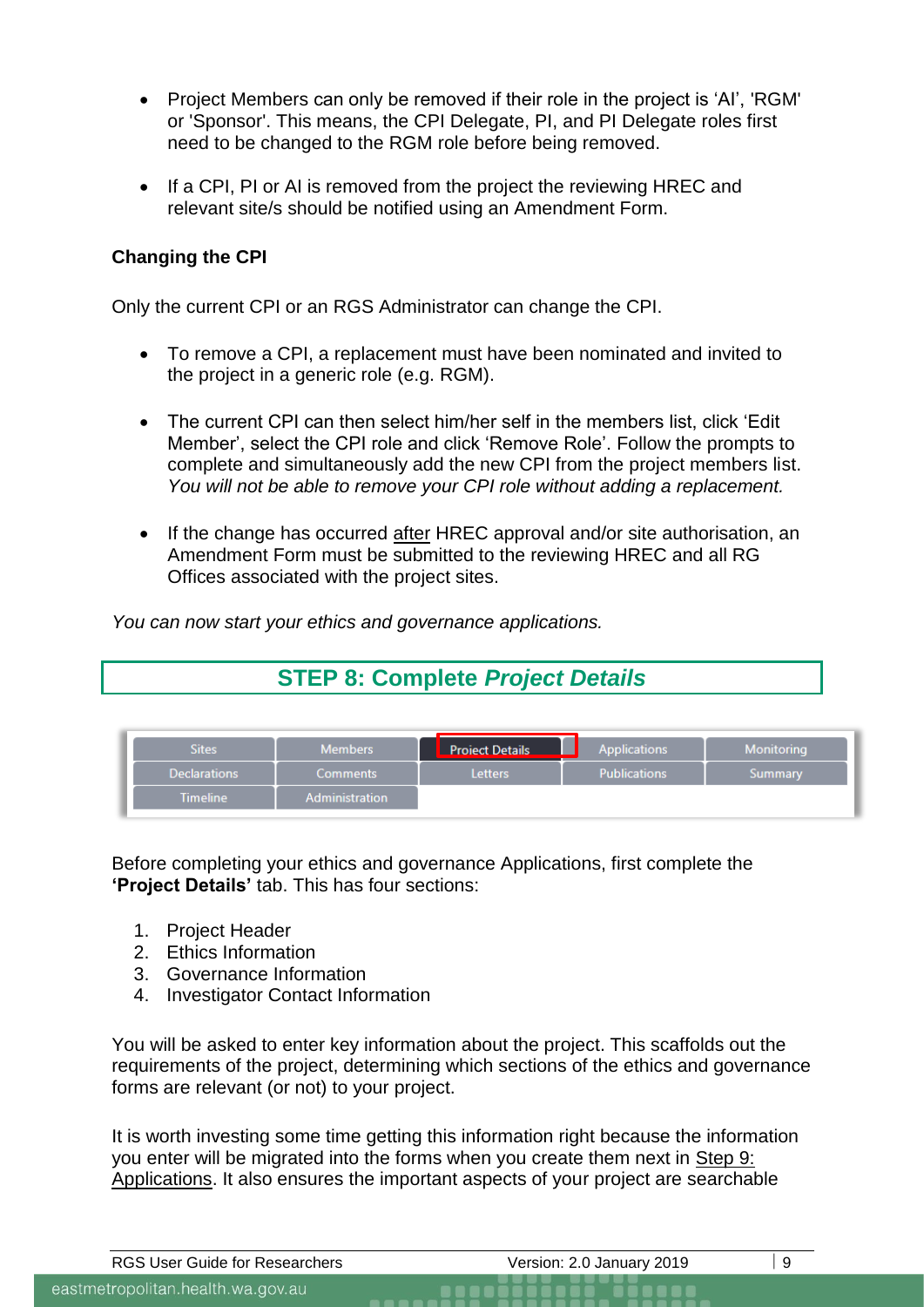and reportable and will also migrate into monitoring forms once the project is up and running, saving time later.

## **Navigation and data entry tips**

*These navigation tips are valid throughout RGS, including when completing the forms (Step 9) but the first time you will need them is when completing Project Details:*

- You can move between the four sections using the pulldown *Index* to the right of the screen under the grey tabs.
- To complete a section first click 'Edit'. Once in edit mode you can complete the section. You can also 'Next' through the sections completing them one after the other.
- Each section has mandatory fields (**\***) and you can hover your mouse over the **O** icon if the question/required information is unclear.
- For text heavy sections of more than a few paragraphs, you can drag the border of a text box to extend its length.

| <b>B</b> $I \perp \perp \parallel \times \text{A} \parallel \oplus \parallel \text{A} \rightarrow \parallel \Omega \parallel \downarrow = \text{I} \perp \parallel \oplus \parallel \text{B}$<br>test |                                     |
|-------------------------------------------------------------------------------------------------------------------------------------------------------------------------------------------------------|-------------------------------------|
|                                                                                                                                                                                                       |                                     |
|                                                                                                                                                                                                       |                                     |
|                                                                                                                                                                                                       |                                     |
|                                                                                                                                                                                                       | Characters (including HTML): 4/2000 |
|                                                                                                                                                                                                       |                                     |

- Get in the habit of clicking 'Save' every few minutes, or prior to moving to the next section. Click 'Save and Close' when exiting a section.
- When a section is complete, first click 'Mark Complete'. This changes the status of the section to 'Completed' to inform other Project Members that this section is now final and ready for authorisation. 'Completed' sections can still be edited, by first clicking 'Unlock'.
- All Project Members (including Sponsors) can edit, mark complete and unlock all four sections. However, only certain members are allowed to complete the final step and 'authorise' (or, if necessary, 'unauthorise') specific sections. This is to ensure the 'Project Details' information is correct prior to populating the forms.
	- o Only the CPI/CPI Delegate can 'authorise' Section 2. Ethics Information
	- o Only a PI/PI Delegate can 'authorise' Section 3. Governance Information
- Once completed, each section can be 'authorised' by the members above.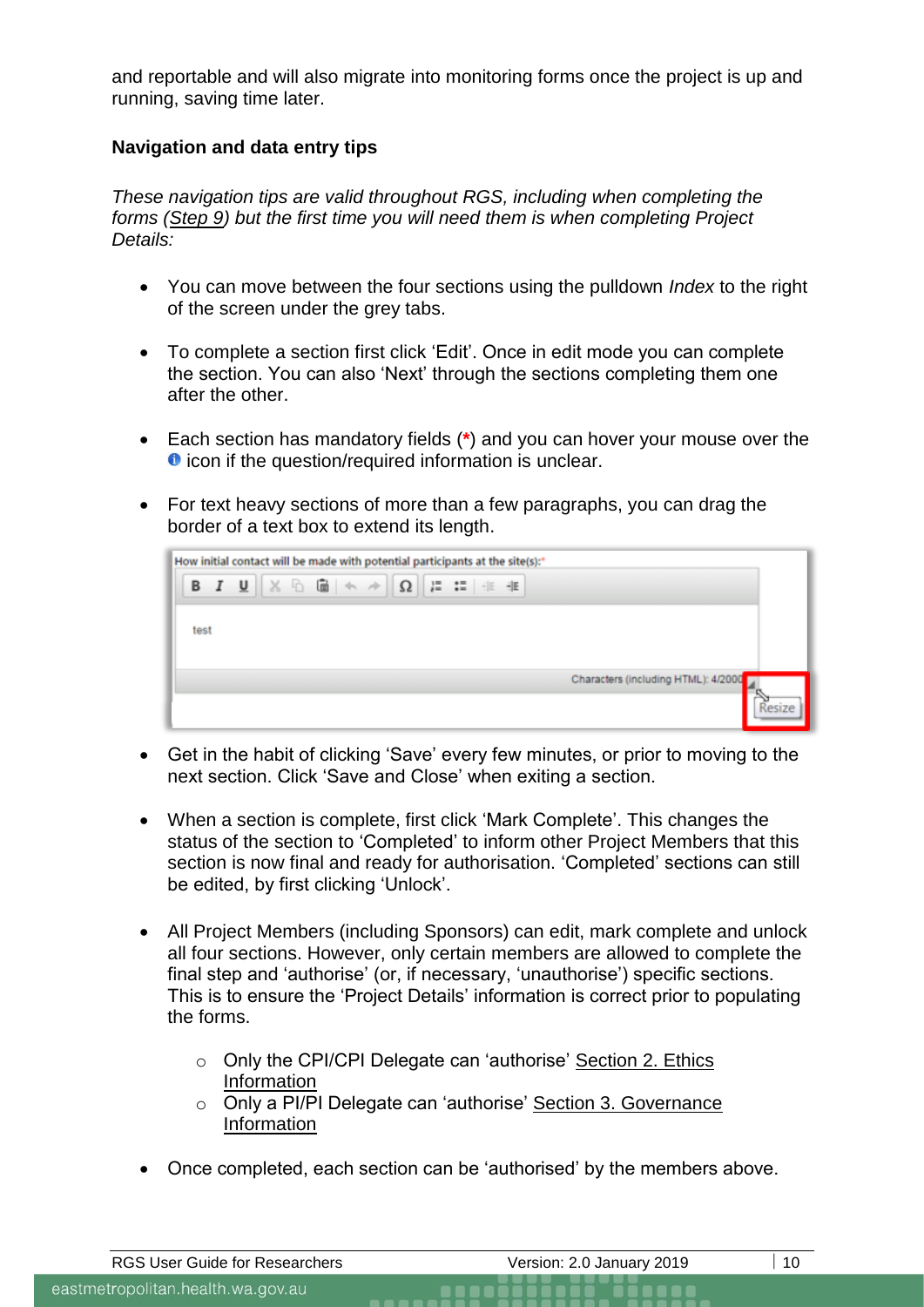## **The content**

If you have any questions about the content of the Project Details sections, it is highly advisable to contact the relevant HREC or Research Governance Office. It's a good opportunity to have a chat to the HREC Coordinator to discuss your project and find out when the next HREC meeting and deadline is, and/or to discuss the site governance requirements with the local Research Governance Coordinator (RGO).

## **1. Project Header - tips**

- The information in this section should be self-explanatory and you have entered most of it when you created the project space.
- Select the Lead HREC from the menu.
- Most projects do *not* need Additional HREC '(Specialist)' review. The *only* projects that do are those that will require access to the WA Health data collections via the Data Linkage Branch. Otherwise, leave this blank.
- National Mutual Acceptance (NMA) projects:
	- o If your project is being ethically reviewed under the NMA Scheme (i.e. by a 'certified' lead HREC) you need to set up the Project Header to reflect this.
	- o First indicate if the NMA certified HREC is *outside of WA Health*. If you select 'No' you can then select the Lead HREC from the drop down menu of WA Health certified HRECs.
	- o If you select 'Yes', you will be asked to first select the state that the HREC is in and then select the HREC name from the drop drown menu. Finally, enter the External HREC Reference number *if known*.

## **2. Ethics Information - tips**

• You will be asked to complete an outline of the key ethical information for the project (e.g. defining the participant population and recruitment method). This information will populate the ethics application form, so complete this section accurately and to a high standard. Think of this are the start of completing your ethics application form. Note the mandatory fields (**\***) and hover your mouse over the  $\bullet$  icon if the question/required information is unclear.

## **3. Governance Information – tips**

• This section is straightforward, but the information is important because it helps to set up the governance form. The most important parts are to clarify any involvement of *external parties* (Universities or commercial organisations) with whom agreements might be necessary and to *identify all funders*.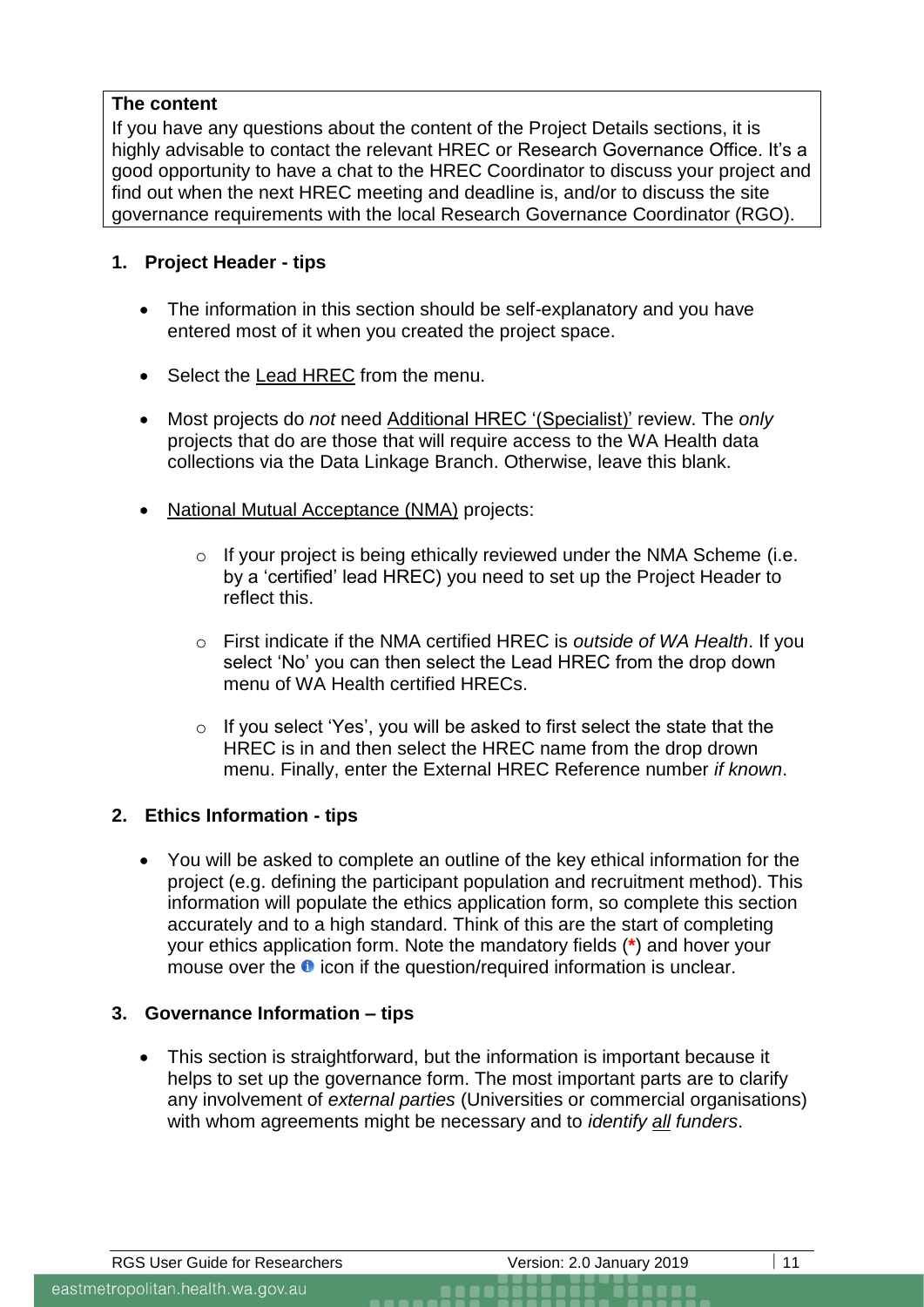• All funders (both monetary and in-kind) must be added to question 7 before the governance forms are created and completed because the available funders will be populated into the Budget Form attached to the governance form. *If you cannot find a funder from the drop down menus, contact the [RGS](mailto:RGS.Support@health.wa.gov.au)  [Support.](mailto:RGS.Support@health.wa.gov.au)*

ALL research has costs and absorbs human and material resources. These costs must be covered one way or another. Some projects have specific monetary grants or are funded by commercial organisations. Some are entirely supported 'in-kind' by the researcher's department or are 'self-funded'. Many rely on a combination of monetary funding, 'in-kind' support and 'self-funding'. Regardless, all monetary costs and human, material and time-related resources associated with conducting the project must be listed in the budget and covered by some form of funding or support.

- For monetary funding: Select all funding organisation from the pull down menus.
	- o For monetary funding the funder is where the funding or grant is coming from (e.g. the sponsor or NHMRC), not who the administrating organisation or contract research organisation is.
	- o There may be several funders providing monetary funding in a project.
	- o The administrating organisation or contract research organisation details can be added to question 7.1 for invoicing.
- For in-kind funders:
	- o The funder organisation is the one that is providing the in-kind support, such as the WA Health institution that pays project member's salaries if they are not covered by specific project-related monetary funding (e.g. *Royal Perth Hospital*).
	- o Essentially all investigator-initiated projects, and many that are grant funded, will still rely on some degree of in-kind support from the WA Health institution/s at which the research will be conducted. So, it is generally necessary to add the CPI and PI/s sites (e.g. Fiona Stanley Hospital) as a funder.
	- o All non-commercial projects will have their HREC and/or site governance review fees covered in-kind by their respective Area Health Service. For example if the research department is at RPH, the *East Metropolitan Health Service Executive* will cover the review fees and so must be listed as a funder.

## **4. Investigator Contact Information – tips**

• Just complete the *'Qualifications and Expertise Relevant to the Project'* field for each of the project members listed. Note: This information can be updated by the member *in their RGS profile* (under: 'Qualifications and expertise'), negating the need to enter it for each project they are involved in.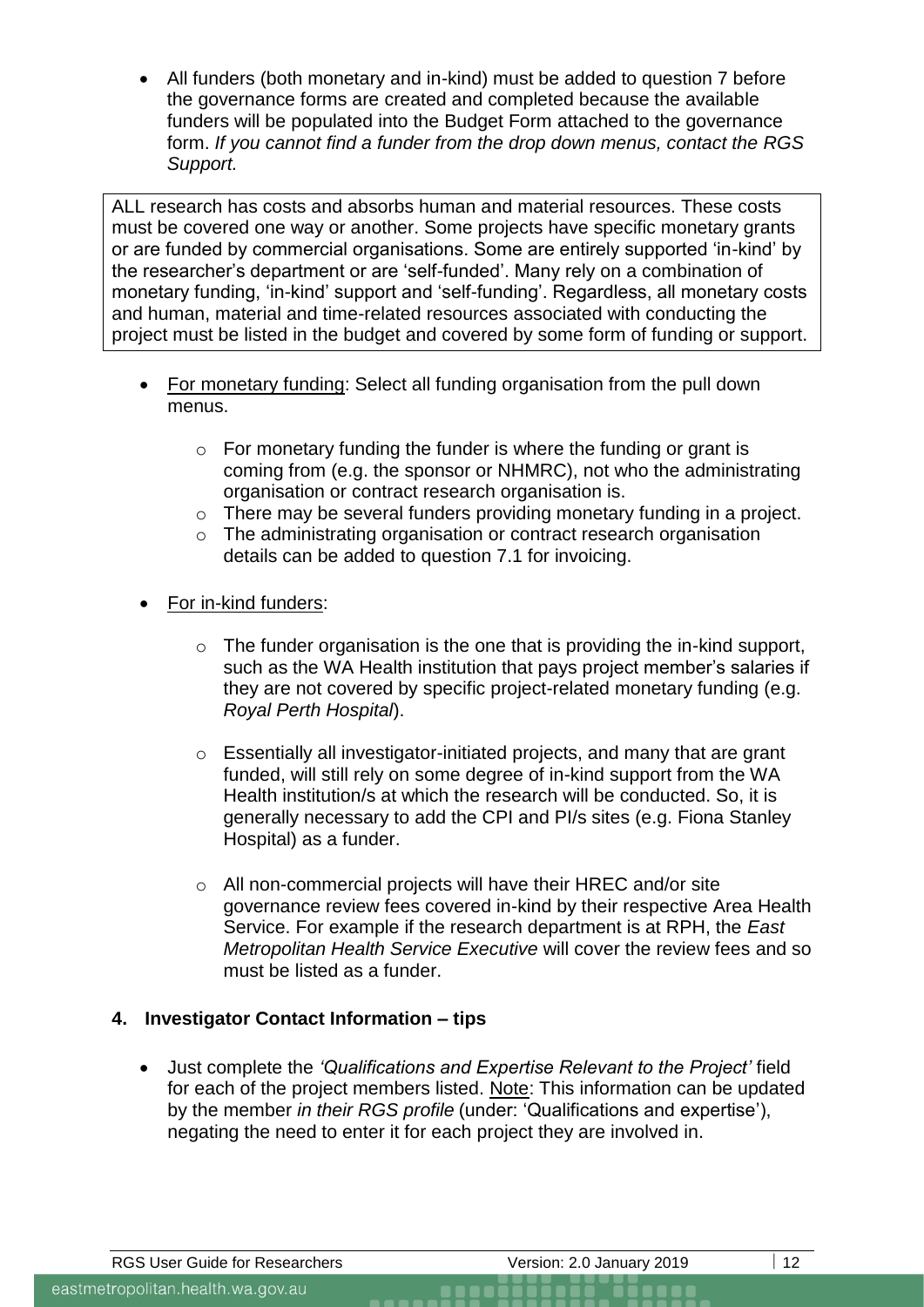*When all four 'Project Details' sections are 'authorised' you can go to the 'Applications' tab (formerly 'Forms & Documents') to complete the ethics and governance forms and upload supporting documents.*

# **STEP 9: Complete** *Applications*



The Applications tab is divided into two sections:

- **Ethics Approval**
- Site Authorisation

## **Orientation**

Within each of these sections there are 'Active' and 'Submitted' sub-sections. While working on a new application (either ethics or site authorisation) your forms and documents will be 'Active' and when submitted, they move under 'submitted'. You can use the '+' and '-' signs to minimise sections you are not working on and focus on the section you are.

## **Adding and completing an ethics form**

- Under 'Applications' 'Ethics Approval' 'Active' you will see a 'Forms' grid. Click 'Add Form' and select one of the two ethics forms available in the RGS:
	- o *WA Health Ethics Application Form (WAHEAF)* **OR**
	- o *Western Australian Specific Module (WASM)*
- For all local projects to be completed only within WA Health (including at multiple WA Health sites) select the WAHEAF.
- For National Mutual Acceptance (NMA) projects select the WASM:
	- o For NMA projects, the WASM must be completed in the RGS and the Human Research Ethics Application (HREA) uploaded as a supporting document. You cannot use the WAHEAF for NMA projects *even if the NMA certified HREC is a local WA Health HREC.*
	- $\circ$  The [HREA](https://hrea.gov.au/) must be completed externally and uploaded to the RGS as a supporting document.
	- o For NMA, if an External HREC (outside of WA Heath) is the Lead HREC you must complete the WASM is RGS, print it and submit it along with your ethics application to the external HREC outside of RGS.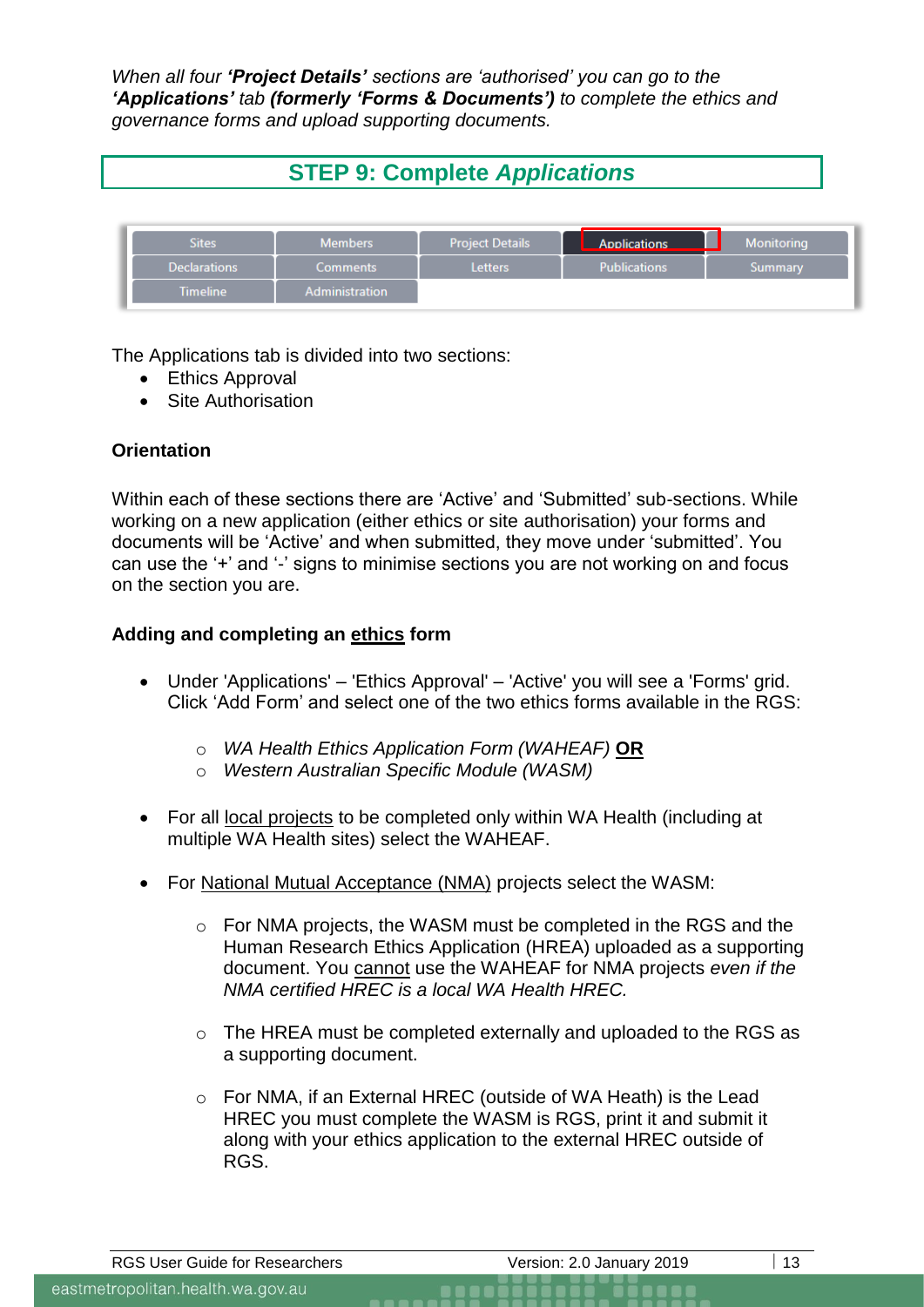- o When the External Lead HREC has approved the ethics application, the CPI or CPI Delegate, must upload the approved HREA and supporting documents (including the ethics approval letter) and submit them with the approved WASM to the WA Health Governance Office.
- Version 1.0 of the selected ethics form will appear under the 'Ethics Approval' – 'Active' section of the Applications tab. Its status is 'Pending' and it is ready for completion.

#### **Completing the WAHEAF**

- Version 1.0 of the WAHEAF is automatically populated with information previously entered in 'Project Details'.
- You just need to complete the remaining fields by clicking on the name of the form and, once in the form, clicking 'Edit'.
- The form works just like 'Project Details'. Use the **Form Index** to navigate through the 7 sections, clicking 'Save' regularly and as you 'Next' through the sections. Be sure to click 'Save & Close' if you want to exit and come back to the form later.
- Update the relevant fields, paying particular attention to mandatory fields (**\***) and hovering your pointer over the information icon  $\bullet$  for more information.
- As with 'Project Details' you can paste information in from other sources but might need to partially reformat the information (*Note: if you are pasting text with links to 'Endnotes' or 'Footnotes' for citations; the text should first be pasted into a word document to break the link/code with the 'Endnotes' or 'Footnotes' and then pasted into RGS. The Endnotes can then be added to the RGS field separately)*.
- You can also drag the border of text heavy boxes to extend their length.

| How initial contact will be made with potential participants at the site(s):*                                                                                                    |  |
|----------------------------------------------------------------------------------------------------------------------------------------------------------------------------------|--|
| <b>B</b> $I \perp \perp \parallel \times \text{A} \parallel \text{A} \rightarrow \parallel \Omega \parallel \text{E} \perp \parallel \text{E} \parallel \text{E} \perp \text{E}$ |  |
|                                                                                                                                                                                  |  |
| test                                                                                                                                                                             |  |
|                                                                                                                                                                                  |  |
| Characters (including HTML): 4/2000                                                                                                                                              |  |
|                                                                                                                                                                                  |  |

• *Click on Your Web Browser's Refresh button to fetch the Latest*  **Information.** If changes are made to the Sites tab, Members tab or Project Details tab while you are preparing the WAHEAF, the updated information needs to be migrated into the WAHEAF. Click the web browser's 'Refresh' button (typically F5 on your keyboard) to fetch the latest information and to refresh the current form. Below is an example, if Google Chrome is used: